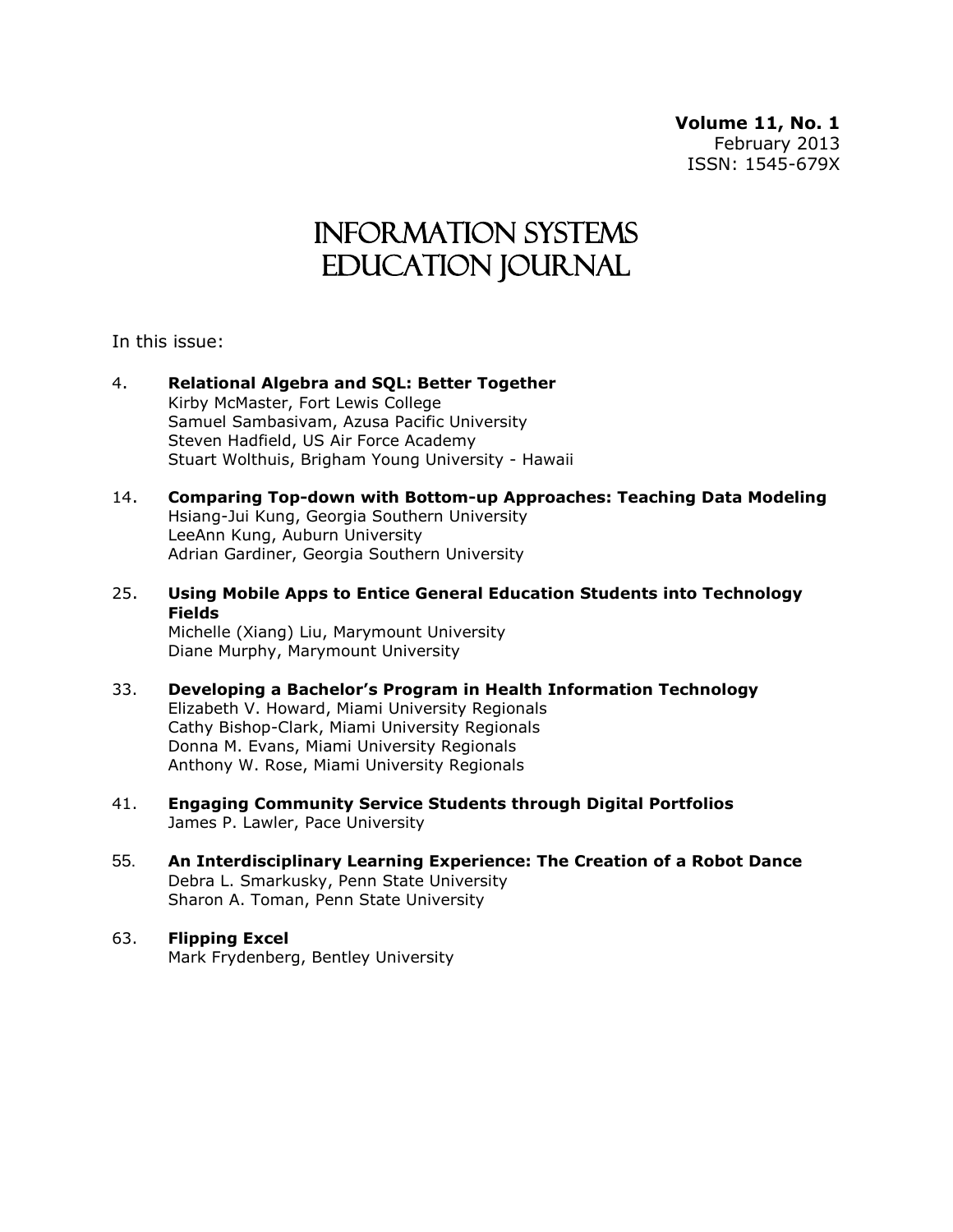The **Information Systems Education Journal** (ISEDJ) is a double-blind peer-reviewed academic journal published by **EDSIG**, the Education Special Interest Group of AITP, the Association of Information Technology Professionals (Chicago, Illinois). Publishing frequency is six times per year. The first year of publication is 2003.

ISEDJ is published online (http://isedjorg) in connection with ISECON, the Information Systems Education Conference, which is also double-blind peer reviewed. Our sister publication, the Proceedings of ISECON (http://isecon.org) features all papers, panels, workshops, and presentations from the conference.

The journal acceptance review process involves a minimum of three double-blind peer reviews, where both the reviewer is not aware of the identities of the authors and the authors are not aware of the identities of the reviewers. The initial reviews happen before the conference. At that point papers are divided into award papers (top 15%), other journal papers (top 30%), unsettled papers, and non-journal papers. The unsettled papers are subjected to a second round of blind peer review to establish whether they will be accepted to the journal or not. Those papers that are deemed of sufficient quality are accepted for publication in the ISEDJ journal. Currently the target acceptance rate for the journal is about 45%.

Information Systems Education Journal is pleased to be listed in the [1st Edition of Cabell's](http://www.cabells.com/)  [Directory of Publishing Opportunities in Educational Technology and Library Science,](http://www.cabells.com/) in both the electronic and printed editions. Questions should be addressed to the editor at [editor@isedj.org](mailto:editor@isedj.org) or the publisher at [publisher@isedj.org](mailto:publisher@isedj.org).

|  |  | 2013 AITP Education Special Interest Group (EDSIG) Board of Directors |
|--|--|-----------------------------------------------------------------------|
|  |  |                                                                       |

Wendy Ceccucci Quinnipiac University President - 2013

> Jeffry Babb West Texas A&M Membership

Eric Bremier Siena College Director

Muhammed Miah Southern Univ New Orleans Director

Leslie J. Waguespack Jr Bentley University Vice President

Michael Smith Georgia Institute of Technology **Secretary** 

Nita Brooks Middle Tennessee State Univ Director

Peter Wu Robert Morris University Director

Nita Adams State of Illinois (retired) FITE Liaison

Alan Peslak Penn State University President 2011-2012

> George Nezlek **Treasurer**

Scott Hunsinger Appalachian State University Membership Director

S. E. Kruck James Madison University JISE Editor

Copyright © 2013 by the Education Special Interest Group (EDSIG) of the Association of Information Technology Professionals (AITP). Permission to make digital or hard copies of all or part of this journal for personal or classroom use is granted without fee provided that the copies are not made or distributed for profit or commercial use. All copies must bear this notice and full citation. Permission from the Editor is required to post to servers, redistribute to lists, or utilize in a for-profit or commercial use. Permission requests should be sent to Nita Brooks, Editor, editor@isedj.org.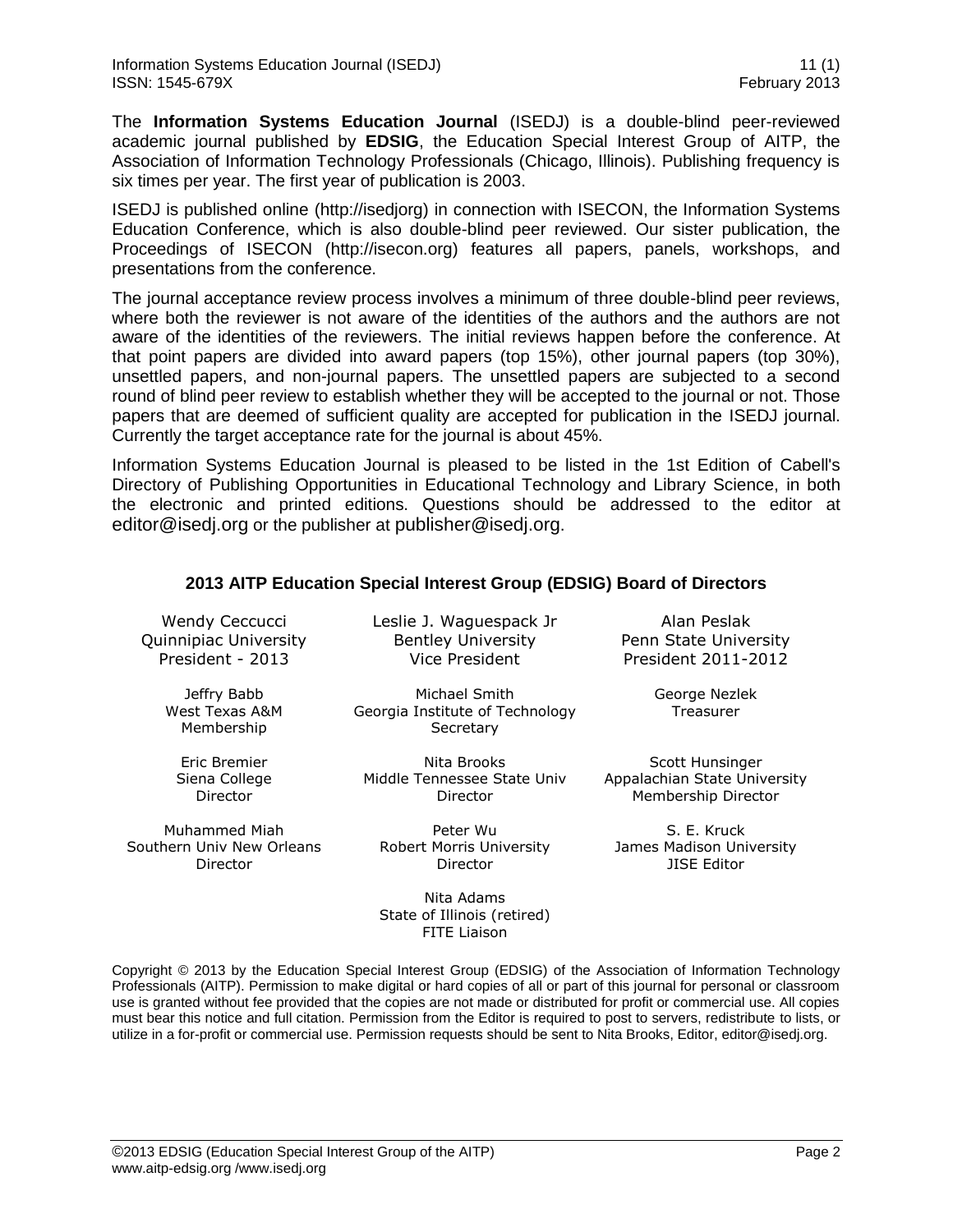# Information Systems Education Journal

# **Editors**

# **Nita Brooks**

Senior Editor Middle Tennessee State University

**Jeffry Babb** Associate Editor West Texas A&M **University** 

> **George Nezlek** Associate Editor

**Thomas Janicki**  Publisher University of North Carolina Wilmington

> **Wendy Ceccucci** Associate Editor Quinnipiac University

**Donald Colton**

Emeritus Editor Brigham Young University Hawaii

> **Melinda Korzaan** Associate Editor Middle Tennessee State University

**Samuel Sambasivam** Associate Editor Azusa Pacific University

# ISEDJ Editorial Board

Samuel Abraham Siena Heights University

Ken Corley Appalachian State University

Gerald DeHondt II

Janet Helwig Dominican University

Scott Hunsinger Appalachian State University

Mark Jones Lock Haven University

James Lawler Pace University

Terri Lenox Westminster College

Michelle Louch Robert Morris University Cynthia Martincic Saint Vincent College

Fortune Mhlanga Lipscomb University

Muhammed Miah Southern Univ at New Orleans

Alan Peslak Penn State University

Bruce Saulnier Quinnipiac University

Mark Segall Metropolitan State University of Denver

Anthony Serapiglia St. Vincent College

Li-Jen Shannon Sam Houston State University Michael Smith Georgia Institute of Technology

Karthikeyan Umapathy University of North Florida

Stuart Varden Pace University

Leslie Waguespack Bentley University

Laurie Werner Miami University

Bruce White Quinnipiac University

Peter Y. Wu Robert Morris University.

Ulku Yaylacicegi Univ North Carolina Wilmington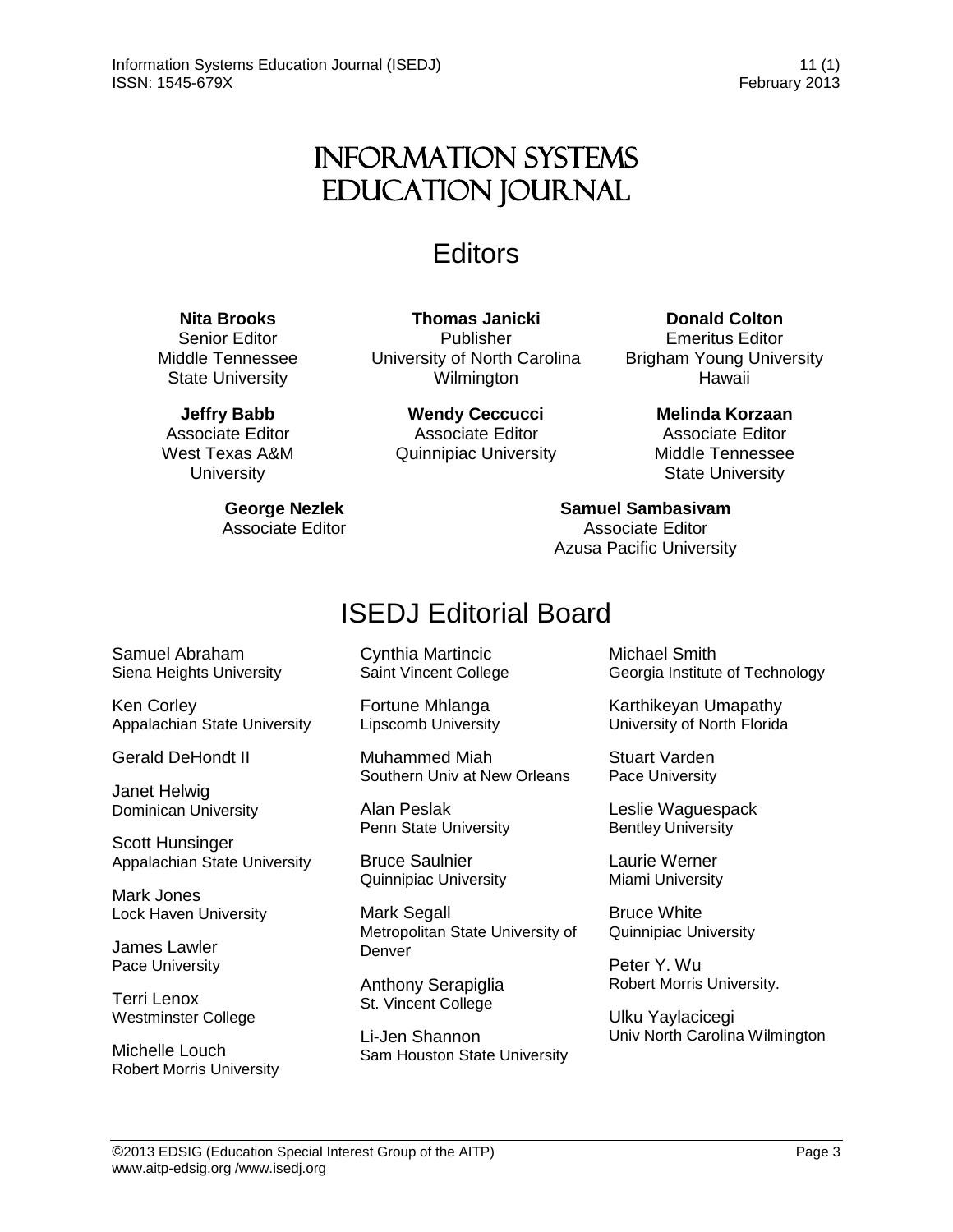# Flipping Excel

Mark Frydenberg mfrydenberg@bentley.edu Computer Information Systems Department Bentley University Waltham, MA 02452

# **Abstract**

The "flipped classroom" model has become increasingly popular in recent years as faculty try new ways to engage students in the classroom. In a flipped classroom setting, students review the lecture online prior to the class session and spend time in class working on problems or exercises that would have been traditionally assigned as homework. The ability to easily create and consume multimedia on personal computers, tablets, smart phones, and personal media players, and the increased availability of web-based tools for collaboration and communication are two factors that contribute to the popularity of the flipped classroom. This paper presents an implementation of the flipped classroom pedagogy in a first-year introductory Information Technology course, specifically focusing on how these techniques were used to facilitate students' experiences learning Excel concepts. A survey given to students in three sections of the course suggests that students found the instructional methods captured their interests, challenged them, and contributed to their learning.

**Keywords:** flipped classroom, inverted classroom, Excel, active learning, undergraduate education

# **1. INTRODUCTION**

The flipped (or inverted) classroom has become a popular pedagogy in secondary and tertiary education for teaching science, mathematics, and other courses. In a flipped classroom, students watch or listen to recordings of class lectures on their computers, tablets, smart phones, or personal media players outside of class, leaving class time to engage in learning activities that might otherwise be assigned as homework. (Knewton.com, 2011)

Bergman and Sams (2012) are often credited with operationalizing the flipped model in their high school science classroom in 2007 when they recorded narrations of their PowerPoint presentations as podcasts for students who missed class. The use of electronic equipment to record classroom lectures, however, has been found as early as 1977. Gibbons, Kincheloe, and Down (1977) reported that tutored videotape instruction through the use of "unrehearsed, unedited video tapes of regular classroom courses, which can be produced at very low cost" (Gibbons, Kincheloe, & Down, 1977, p. 195) enhances student learning. Among their reasons cited, students can review the tapes at their own pace and listen again to those sections that present important or complex concepts.

Day (2008) introduced the term "web lectures" to refer to "multimedia presentations that integrate talking head and torso video, audio, lecture slides, table of contents, and navigation controls, which are made available via the web (streaming or download)" (Day, 2008, p. 3). The subject of the web lecture is not rehashed in the classroom but rather extended or applied to allow for new learning opportunities.

This paper reports on an implementation of the flipped classroom in an introductory Information Technology classroom through the use of student-generated screencasts (screen video recordings) that demonstrate spreadsheet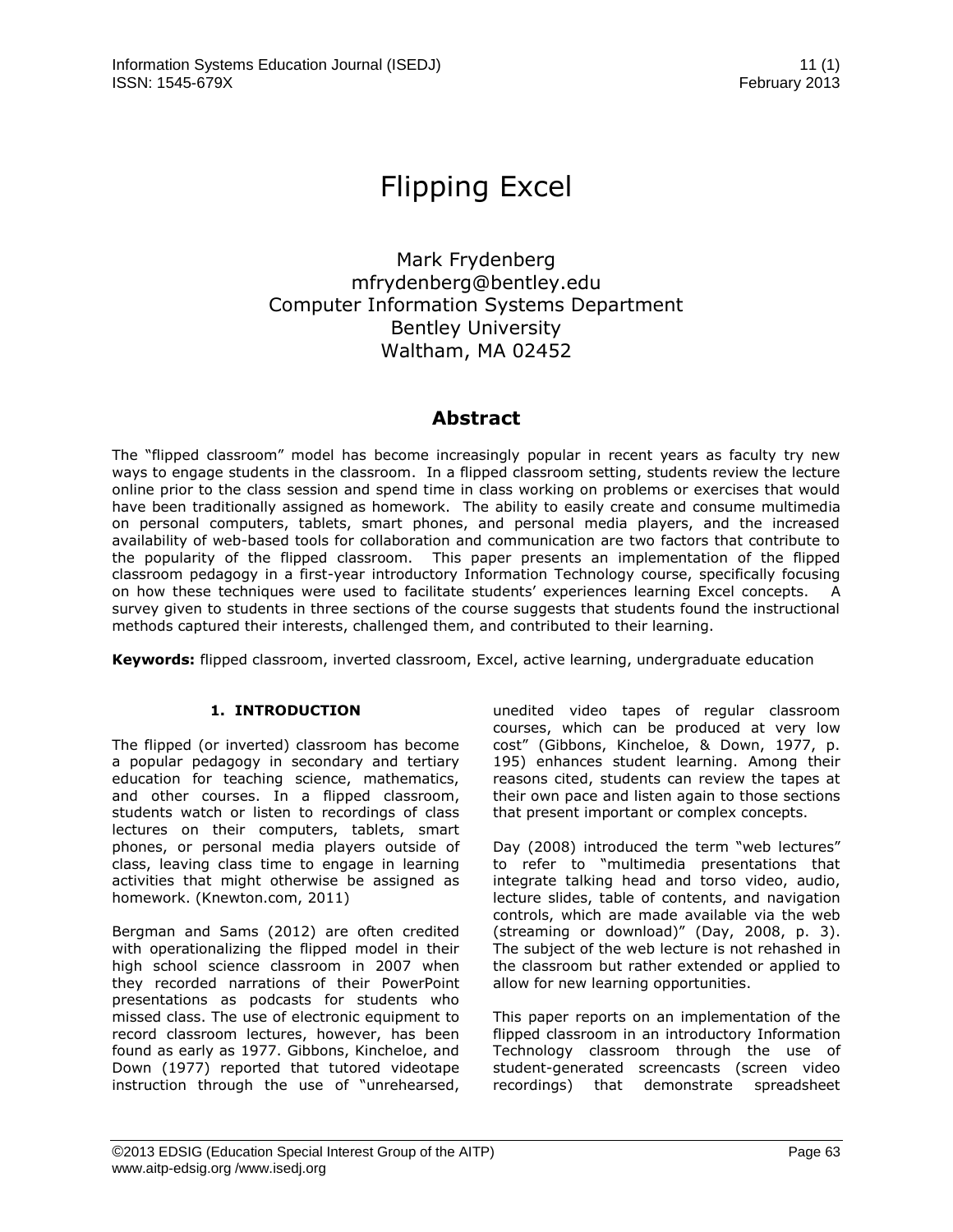techniques and concepts. A student survey suggests that students embraced this instructional model and the classroom interactions it enabled. This paper focuses on developing techniques for structuring a flipped classroom to teach spreadsheet concepts and shares student reactions related to engagement after participating in this active learning experience.

#### **2. VARIATIONS IN IMPLEMENTING THE FLIPPED CLASSROOM**

Several recent studies (Day, 2008; Strayer, 2007; and Demetry, 2010) have focused on the effectiveness of the flipped classroom on student learning and the additional opportunities for collaboration and problem solving that it enables.

The literature shows several variations in how individual instructors flip their own classrooms. Many instructors record their own lectures (or have them recorded), while instructors of mathematics, science, history, finance, and other disciplines frequently make use of some of the 2600 videos from Khan Academy<sup>i</sup> as resources for their flipped classrooms. (Houston & Lin, 2012) Rather than providing video lectures, Demetry (2010) provides lecture notes for students to read lecture notes at home prior to the class session. This helps meet the goal of increasing "time on task" to complete courserelated activities. Student teams check in by responding to "clicker questions" to report their progress as they work on the exercises.

Day and Foley note that web lectures are "purposefully kept at around 20 minutes in length to help maintain the attention of the viewer." (Day & Foley, 2006, p. 196) They remark that the same material would likely take twice as long to deliver in the classroom because there are no interruptions for questions or announcements.

Given the documented effectiveness of the flipped classroom model on learning across disciplines and grade levels and the variety in methodologies for implementing it, these research questions emerged for creating a flipped environment in the Information Technology classroom:

Will students find peer-generated screencasts an effective method for demonstrating spreadsheet concepts?

- Will students of a variety of academic abilities embrace the flipped classroom model?
- Can a flipped classroom experience also encourage students to use web-based collaboration tools?

#### **3. FLIPPING EXCEL IN THE INFORMATION TECHNOLOGY CLASSROOM**

IT 101 (Introduction to Information Technology and Computing Concepts) is an introductory IT course required of all first year students at Bentley University, a business university located in Waltham, MA, USA. During the Spring 2012 semester, the author taught three sections of the course to academically varied groups of students:

- a day honors section, for students enrolled in the honors program, chosen because of their high scholastic abilities;
- a day accelerated section, offered to students who self-selected to be this section because of their interest in technology; and
- an evening section, open to all full-time and part-time students.

The evening section had a mix of 35 traditional and older students and met once per week for 150 minutes, while the honors and intensive sections each had 24 students and met for two 75-minute sessions each week.

The course covers digital literacy topics, basic web development, maintaining laptops, wireless networking, and current web trends. Approximately ten of the 24 class meetings each semester introduce beginning and intermediate Excel topics, so when considering how to implement a flipped classroom approach in IT101, flipping Excel seemed to be a promising choice. For the day sections which met twice weekly, most Mondays were designated as Excel days, and Wednesdays were spent covering other course content. In the evening section, usually the first half of class was spent on other course content, and the second half of class spent on Excel topics in the flipped classroom approach. The only reason for teaching Excel during the latter half of a night class was a practical one: after completing the group exercise, students could leave at the end of class.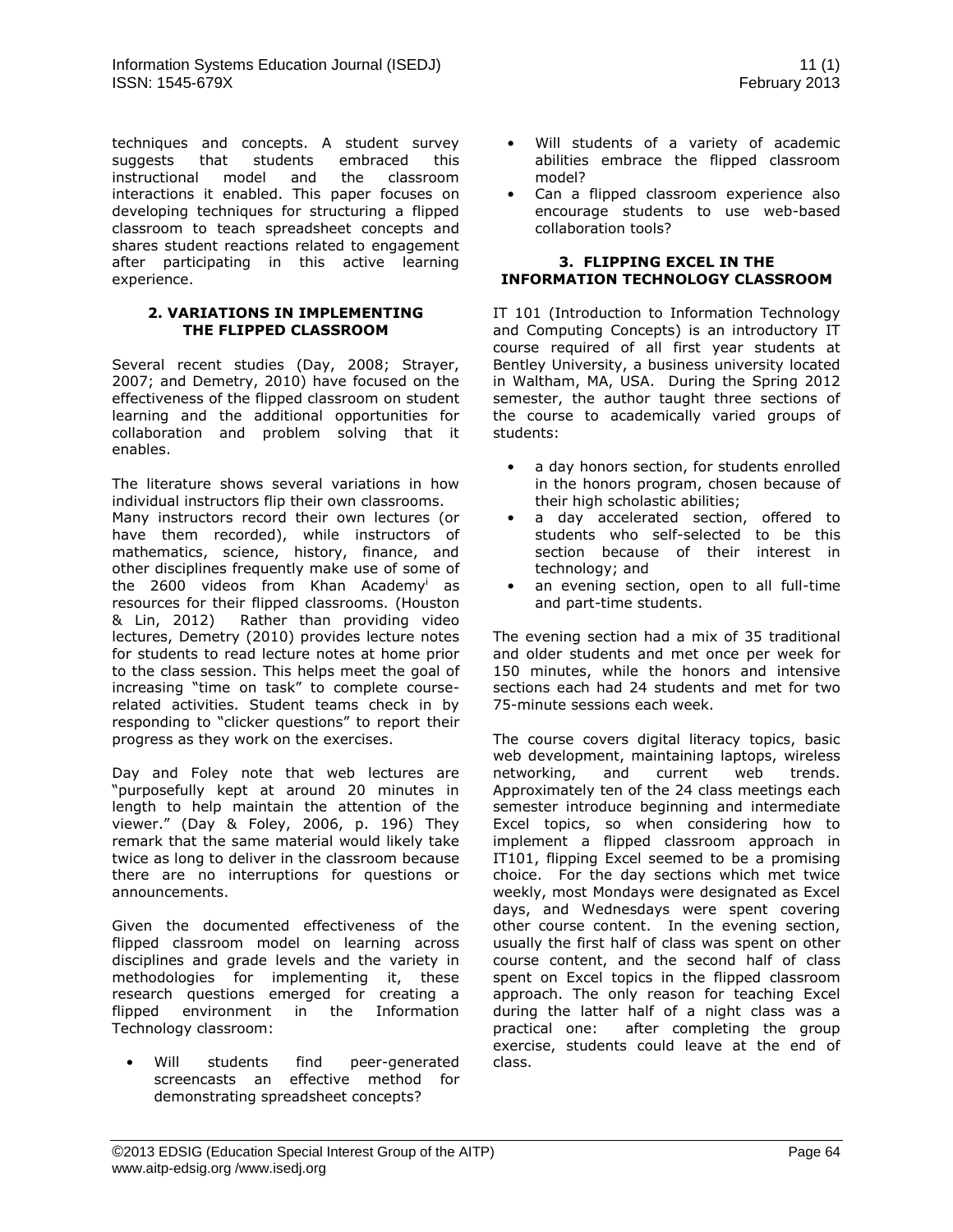The content, structure, and exams for all three sections were virtually identical. The honors and accelerated sections had more involved assignments than the evening students, and these students often brought in external readings for class discussion. The graded Excel assignments were the same, both in class and out of class, for all three sections. The depth of discussion, number and variety of questions, motivation of students, and degree of help and explanations that the instructor provided varied greatly between the sections.

All students must complete exercises from a textbook companion web site to demonstrate their mastery of the course topics. Students submit their completed assignments online and, soon afterward, receive an automated report summarizing their scores and indicating which steps are correct. Students have up to five attempts to complete these exercises; their highest score counts toward their final grade.

Prior to the flipped classroom approach, the instructor would explain Excel concepts in class or demonstrate a tutorial from the textbook during class as students tried to follow along on their laptops. They would then go home to complete the mastery exercises.

In the flipped approach, when students watch the instructional videos before class, there is no in-class demonstration or lecture by the instructor. Students immediately get to work completing an in-class group activity. Also, the instructor is readily available to help students complete these exercises; whereas at home, students are on their own or need to visit the tutoring lab or the instructor at a later time if they require assistance in order to complete the assignments.

These guidelines influenced the implementation of the flipped IT 101 classroom, whose 75 minute sessions usually followed this structure:

- five minutes: welcome and announcements
- five minutes: quick quiz based on videos
- five minutes: explain in-class activity
- 40 to 45 minutes: complete the in–class activity in groups
- 15 to 20 minutes: debrief, where each group shares what they did, how they solved a problem, problems they encountered

This structure creates an active learning experience where "learners participat[e] in open-ended, learner-centered activities that involve practical, meaningful application of the concepts of interest; collaborative problem solving and opportunities for public/personal articulation and reflection are also important" (Day, 2008, p. 27).

#### **Creating Screencasts**

For this study, the instructor reached out to student tutors in the CIS department's learning lab to create two or three instructional screencasts per chapter for IT 101 students to watch. Tutors worked with the instructor to identify and discuss content for the videos. Their work as tutors during previous semesters or their own experience learning Excel themselves in IT 101 made them uniquely qualified to create the instructional videos. They were familiar with, and therefore able to address many frequently asked questions on Excel topics. There were no limitations as to style or format of the videos; students could be as creative as they wished. The only requirements were that each video included a common title graphic identifying its topic and a request to keep the length to between seven and ten minutes, as previous research in student-created podcasts has shown this duration to be within the attention span of first-year college students. (Frydenberg, 2008)

Students used a variety of free web tools to create their videos<sup>ii</sup>, posted their videos to a common YouTube channel and embedded them on a web site available to all IT 101 students.<sup>iii</sup> Videos were usually posted the week prior to when students would complete activities based on them during class.

## **Quick Quizzes for Evaluation**

Most classes began with a quick five-question, five-minute, multiple-choice quiz based on the week's videos. The instructor used Blackboard, a learning management system, to administer the quizzes online so that they could easily be timed, and automatically graded.

Quizzes motivated students to watch the videos because each counted a small amount toward final grades. The quizzes also helped learners check their understanding of key concepts prior to doing the hands-on, in-class activity, and as such bridged the gap between the outside-theclassroom learning and inside-the-classroom application of that learning.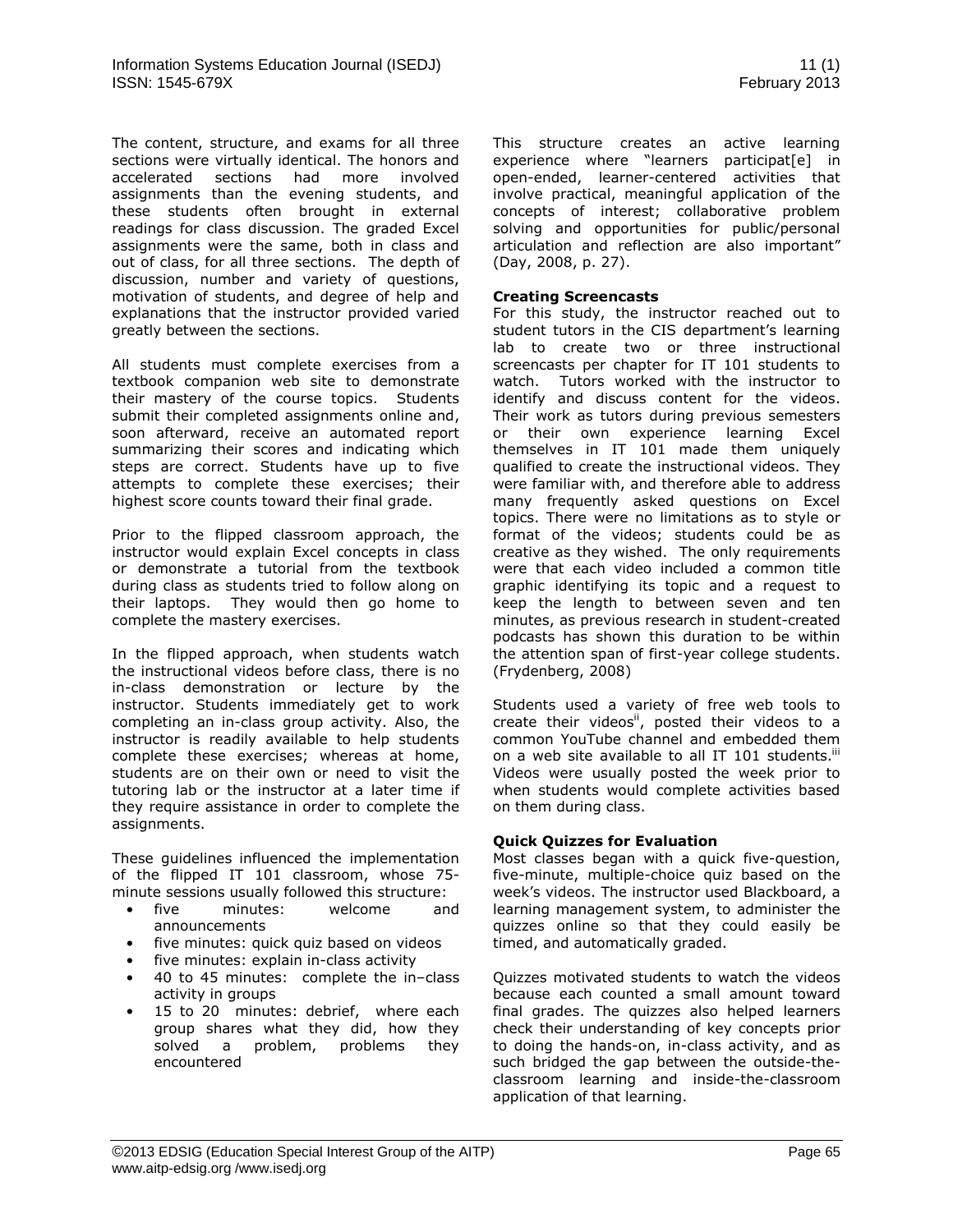Four of the questions on each quiz were related to spreadsheet concepts or techniques explained in the video. One question was always based on the video itself, designed such that students watched the video would remember the answer. For example, in a video about creating graphs, the data being graphed included information about popular songs, and the student who created the video creatively included a short audio clip of the Macarena at the start of the video. A question on the quiz asked "What song was playing at the start of the video?" The assumption is that students who watched the video would remember this, even if they did not understand anything about the spreadsheet lesson that the video was trying to convey.

#### **Collaboration and Just-In-Time Learning in the Classroom**

Students worked in groups of three to six (depending on class size and configuration) to complete the in–class exercises. The two daysections of the class met in an experimental collaborative classroom, where students sat in groups of four at large tables equipped with a shared computer and keyboard, and a large screen monitor, as shown in Figure 1.



Figure 1. Flipping in a Collaborative Classroom.

In the evening section, students met in a lecture style lecture classroom. They worked in groups of three, rearranging their chairs to see their partners, or forming clusters to support their collaboration efforts, as shown in Figure 2.

In cases where students could not see each other's screens, they use join.me<sup>iv</sup> to share their screens with each other. Students also used join.me to share their screens with the instructor's podium computer so that it could be projected for all the class to see as they discussed their accomplishments during the debriefing portion of the class.



Figure 2. Flipping in a Lecture Style Classroom.

During the in-class group activity, the instructor would walk around the room from group to group answering questions and providing assistance. Sometimes if several groups had the same problem or needed to learn the same concept, the instructor would call a time out and provide just in time explanations of the key concept needed to continue the lesson.

# **The Reader, the Doer, and the Checker**

Each in-class activity was designed so students could take on each of three roles in their groups: the reader, the doer, and the checker.<sup>v</sup> The reader and the checker would load the description of the exercise on their laptops. The reader would read aloud the required task or step to the doer; the doer would try to do the step, and the checker would help the doer (if necessary, or able) and confirm that the doer completed the step correctly. Students alternated roles of reader, doer, and checker while completing the assignment so that each student could experience each of the roles at least once during the exercise. These roles provided a structure for the groups to begin their work together.

The rationale for creating these roles is as follows:

• by speaking the words aloud, the reader has the opportunity to use the language of Excel when communicating with the doer and the checker;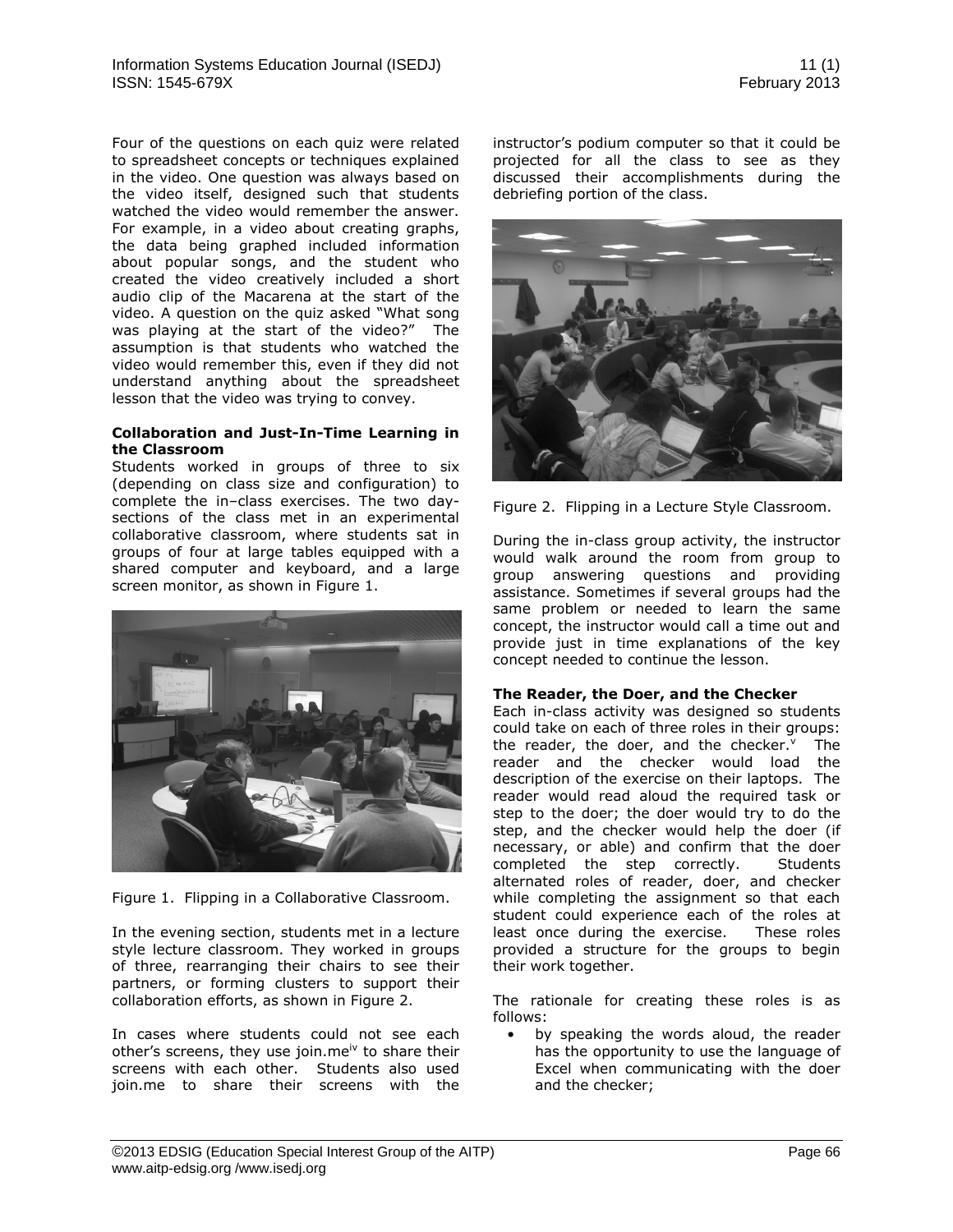- the doer has to listen and follow the instructions, and isn't distracted by switching screens or looking on a printed sheet with instructions to see what to do next;
- the reader and the checker can provide assistance to the doer if necessary, and the checker is responsible for making sure the step looks good before the group continues to the next step.

The first task in each assignment instructed students to create a worksheet with the names of their group members. Instructions generally decreased in detail as the activity progressed in order to promote problem solving. In this way, steps are task-based rather than keystroke based, so students are learning how to solve a problem, without being caught up in the details of what to click or select next.

Students worked in the same groups throughout the semester and created a shared folder on Dropbox $v^i$  to easily access their group's work products. The in-class activities were not graded per se, but students received credit for completing them, and lost credit if they did not. Students who were absent had 48 hours to complete the assignments individually outside of class in order to receive credit. Students had to electronically submit their own individual copy of the file that their group created in order to receive credit. A portion of an in-class activity is shown in Appendix I.

## **4. RESEARCH METHODOLOGY**

To determine the impact of flipping the IT classroom, the author offered a voluntary online survey at the end of the Spring 2012 semester to all 66 students (40 male, 26 female) enrolled in three academically diverse sections of IT 101 (22 Honors, 17 Accelerated, 27 Evening). All sections were taught by the same instructor using the same outside-of-class instructional videos and the same in-class activities. The survey asked students for their reactions after participating in ten flipped classroom sessions on learning Microsoft Excel concepts.

## **Student Reaction to the Flipped Classroom Approach**

Students found the flipped classroom for teaching spreadsheet concepts to be challenging and engaging. They would like to see this methodology implemented in their other classes.

Said one student: "I would absolutely recommend this [approach] for all future IT 101 classes. I also feel as if this style of learning would be complementary to any sort of introductory calculus class and/or writing and literature classes. I am a strong proponent of this style of learning and feel as if it can be even more effective than lecturing when used properly and in a structured manner."

Taking time to complete the in-class activities was beneficial to most students. When asked if they would have otherwise completed the inclass activities as homework in addition to the regular homework, most students, across all sections, said they would not, as shown in Figure 3.

## I would do the homework anyway!



Figure 3. Value of Completing Learning Activities in Class

It is surprising that most of the supposedly "better students" in the Honors and Accelerated sections would not do the homework and encouraging that some of the evening students are conscientious enough to say they would complete it.

# **Effectiveness of Role Playing**

# I learn better when someone else explains it to me

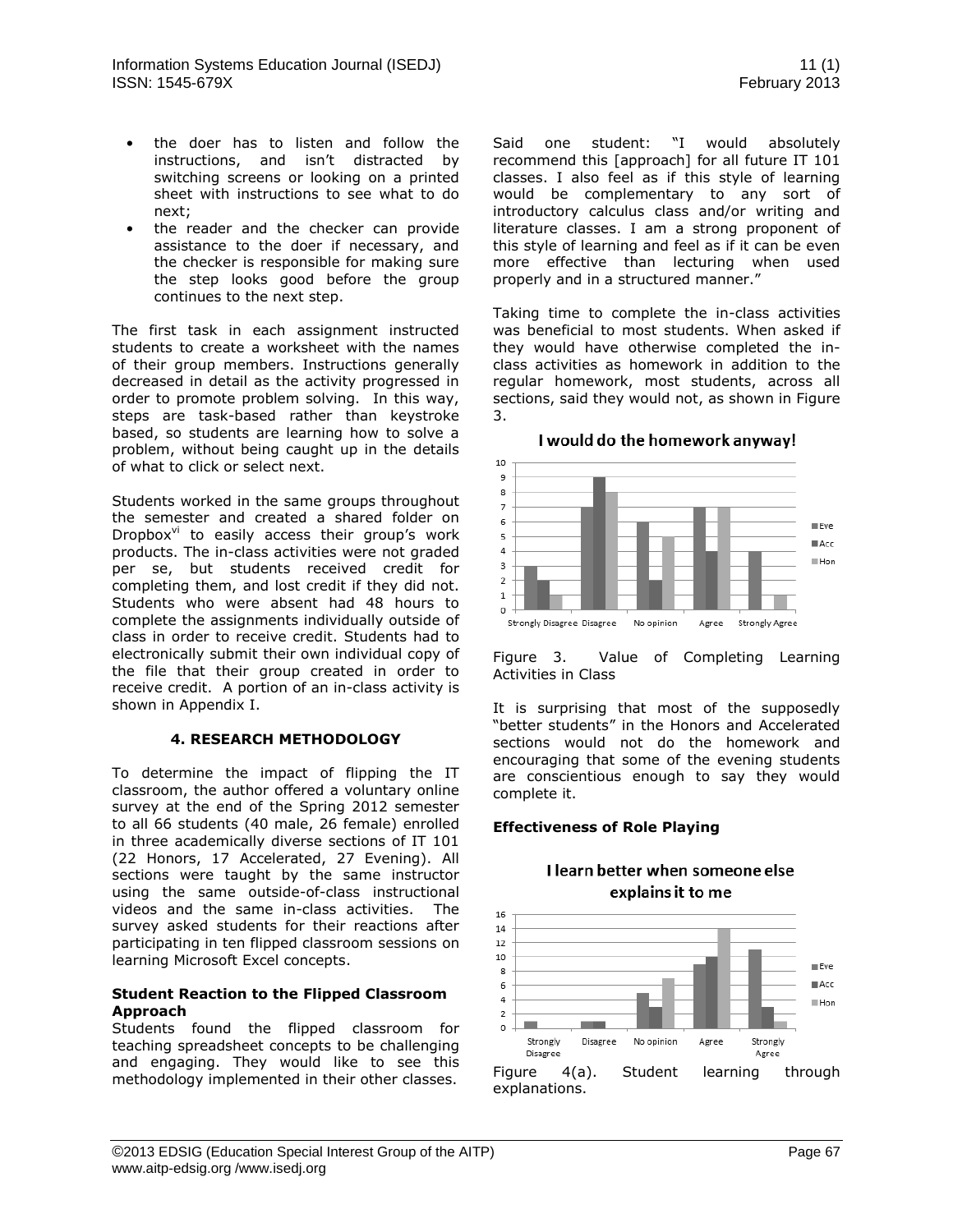The evening students, more so than honors or accelerated students, claim they learn better when someone explains to them what to do, as suggested by the results in Figure 4(a). This may be because the honors and accelerated students are used to reading more.

This result is in line with students finding that taking on roles of reader (explainer), doer, and checker, add value to their learning experience, as shown in Figure 4(b). These roles allow students to interact with spreadsheet concepts through speaking, listening and responding, and watching.





Figure 4(b). Effectiveness of Flipped IT Classroom Student Roles

## **Social Awareness in the Flipped Classroom**

This implementation of the flipped classroom also promoted social awareness, camaraderie, and a spirit of cooperation among group members and their classmates, across all three different sections, as the survey results in Figure 5 (a-c) suggest:





Figure 5(a). Interest in other group activities





Figure 5(b). Flipping and Personalization





Flipped Classroom

It is interesting to note that especially in the evening section, which had the largest class size (35), students found the flipped classroom a way to make the class seem more personal.

One student remarked that the composition of the groups is important, saying "My group was very helpful and each of us contributed equally which is probably why I liked the group assignments so much. If I were in a lazy group, my opinion probably would have been considerably different.

## **Comparing Perception of Flipped and Traditional Classroom Experiences**

As shown in Figure 6, the majority of students from all sections felt that the flipped classroom helped them learn the material better or much better than had they been in a traditional classroom.

A student remarked: "Figuring out the assignments as a group on our own was just so much more engaging and helpful in learning the material, that I really don't know how a traditional classroom lecture of the material would be able to compare."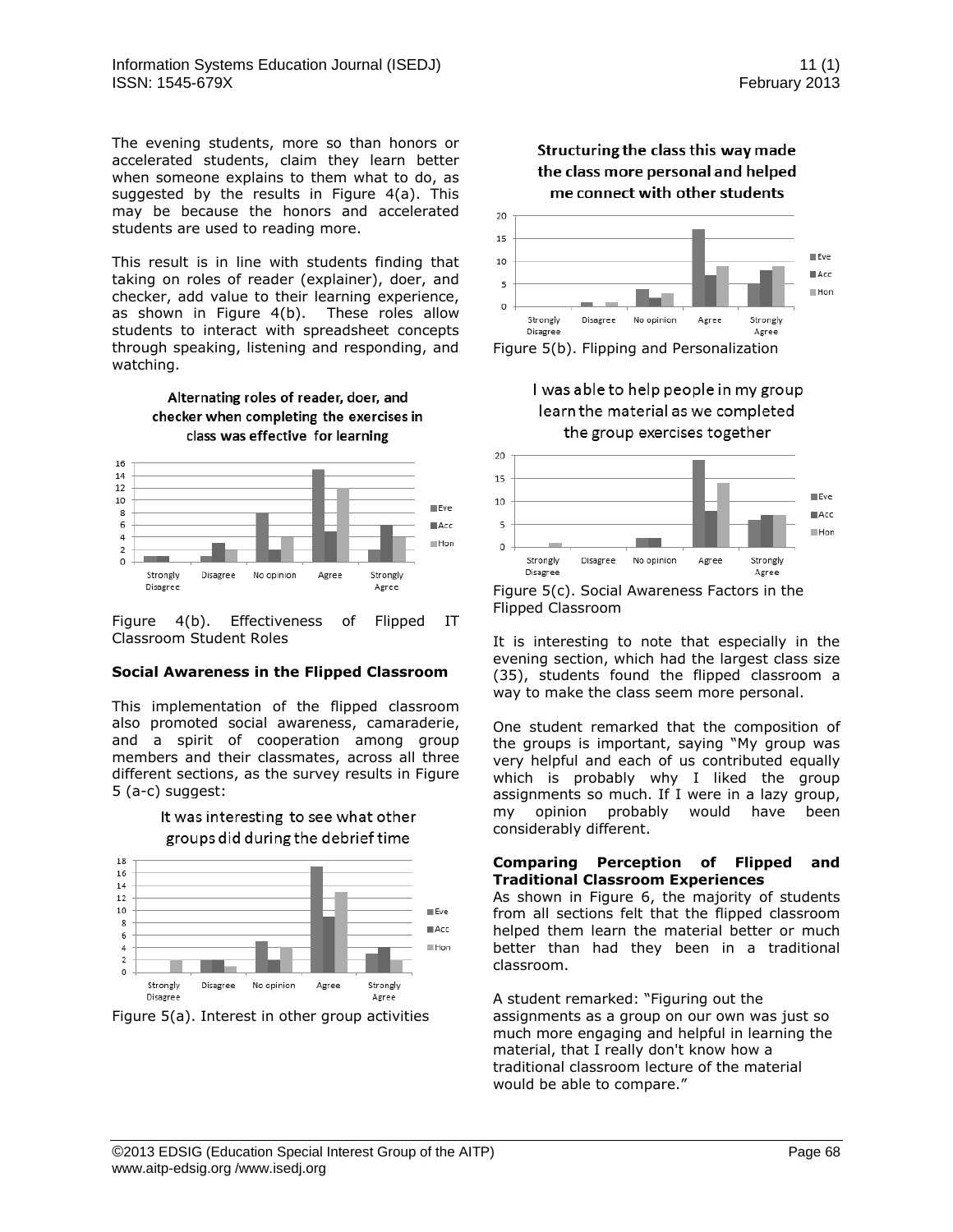

## A"flipped classroom" helps me learn the material a traditional classroom.

Figure 6. Student Perception of Flipped Classroom.

After completing their first flipped classroom activity, students were asked to email their responses to "How are you feeling right now?" to the Instructor. Many expressed sentiments of frustration and accomplishment, such as this:

"There were parts of the assignment that were frustrating, but I think I got more out of it than I would have gotten out of a lecture because you had to actually know how to do the different steps and if you didn't know you had to learn it."

#### **Instructional Screencast Videos**

Across the different sections, there was not significant variation in why students watched the videos, as shown in Figure 7. The majority knew they would be quizzed and wanted good grades, others wanted to be prepared for the in-class exercises that followed.

As shown in Figure 8 the majority of students across all sections felt it was possible to convey a single concept in a video of seven to ten minutes.

Creating the videos for IT 101 students to watch turned out to be a worthwhile activity for the student tutors. One commented, "I had a great time working on the videos for the Excel tutorials! I not only had the opportunity to learn about new Excel concepts in detail but was also able to practice those I had already mastered through my own IT 101 experience."

The videos were also made available to sections of IT 101 taught by different instructors. There were 14 sections of IT 101 in the spring, most with 30 to 35 students, for a total of approximately 400 students taking the class across all sections. YouTube shows that some of the videos had as many as 240 views, suggesting that over half of the IT 101 students across all sections that semester watched them.

I watched the videos because...

 $25$  $20$ 15 Eve  $10$  $Acc$ 5 **Hon**  $\circ$ I knew there So I could be So I could learn I didn't really would be a short prepared to the material at want to read the quiz based on work in groups in my own pace hook them class

Figure 7. Reasons for watching screencasts outside of class.



# The videos were clear and short enough to convey a single concept

## **Role of Instructor**

Many students noted the role of the instructor had changed from a lecturer to a mentor who walked around the room and was available to help each group to provide "just-in-time" information about specific concepts or skills on an as- needed basis.

There were six groups of four students in each day section, and as many as ten groups of three or four students in the evening section.

Several of the honors and accelerated students shared the sentiments of one who noted that putting the instructor in this role brought about "a more catered learning experience without ignoring any students, and the teacher was able to push the important material without wasting time on what could be called filler material."

An evening student commented that "due to the large number of groups [in his section of the class], this method [of the instructor rotating among groups] was somewhat inefficient, and

Figure 8. Clarity of Screencast videos.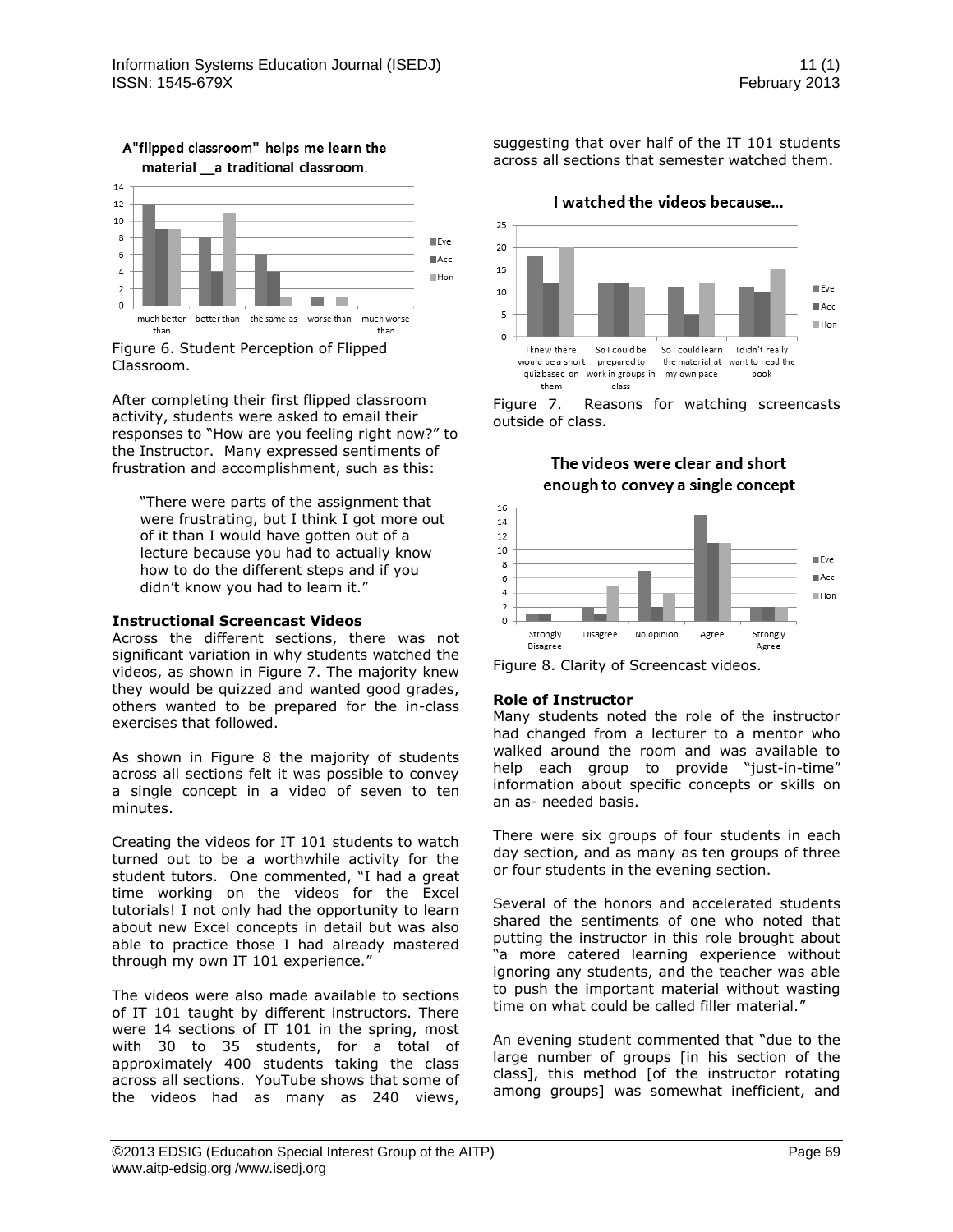each group would have to wait their turn for assistance. Often groups may have had the same question."

#### **5. LESSONS LEARNED**

Key elements to this implementation to the flipped classroom were the screencasts to be watched before class, the quizzes which provided an incentive for watching them, and the in-class exercises and debriefing time.

The tutor-created instructional screencast videos were well received, as evidenced by the number of views they received on YouTube. The videos were made available across several sections of IT 101 (not just those of this instructor). Some of the videos received over 200 views. Given that approximately 400 students were registered for the class across all sections, this suggests that approximately half of the students saw at least some of the videos. The tutors who created these videos developed a list of best practices for doing so in the future. These include zooming in on just the section of the spreadsheet that is being featured so it is more easily visible, setting up as much as possible beforehand so that the video can focus only on key concepts, and creating a script to follow when recording the demonstrations. Keeping the length of the videos short was also helpful in being able to locate the desired content. Some videos will be redone in future semesters to improve their quality.

Students seemed to relate better to videos created by their peers in the learning lab than to those that accompanied the textbook. Students found the professional videos to be much more thorough and lacking personality.

Several of the in-class activities required students to interact with open data sets that they found online.<sup>vii</sup> This allowed them to explore data on topics of interest and made the exercises more relevant. Data available from online data markets<sup>viii</sup> often are larger and more complex than sample files that accompany textbook exercises and can be well suited for activities on filtering, formatting, or sorting. Another student had his group look at data on the spread of HIV<sup>ix</sup>, commenting that this data would also be useful in his sociology class. This data set, and most data from http://data.worldbank.org is nicely formatted for creating spark lines.

A smaller class size and a classroom with tables rather than rows of fixed seating is more conducive for implementing a flipped classroom. The ability for the instructor to circulate among the students is crucial to their success.

#### **6. SUMMARY**

The paper presents guidelines for and student reactions to one implementation of a flipped classroom for teaching Microsoft Excel. Students in three academically different sections of IT 101 experienced the flipped classroom. This approach provides an active learning exercise in class that engages students with the material, as well as each other. There were few differences across honors, accelerated, and evening students when it came to student perceptions of the flipped classroom, reasons for watching videos, and social awareness brought about by the implementation of the flipped classroom described in this paper. This suggests that this active learning approach is accessible to all introductory students. The only thing that differed was the instructor's involvement in providing assistance to the student groups.

The structure of the flipped IT classroom described in this paper and the in-class activities also enabled students to learn about web-based collaboration tools for file and screen sharing and online open data repositories. While the paper does not claim an increase in student learning over a traditional classroom, anecdotal remarks from students suggests that they learned the material through watching the instructional videos before class and completing in-class exercises and found the experience more engaging than listening to an in-class lecture.

## **6. REFERENCES**

- Bergmann, J., & Sams, A. (2012, April 15). *How the Flipped Classroom Is Radically Transforming Learning*. Retrieved June 1, 2012, from The Daily Riff: http://www.thedailyriff.com/articles/howthe-flipped-classroom-is-radicallytransforming-learning-536.php
- Brown, J. S., & Duguid, P. (1998). The University in the Digital Age. In B. L. Hawkins, & P. Battin, *The Mirage of Continuity: Reconfiguring Academic Information Resources for the 21st Century*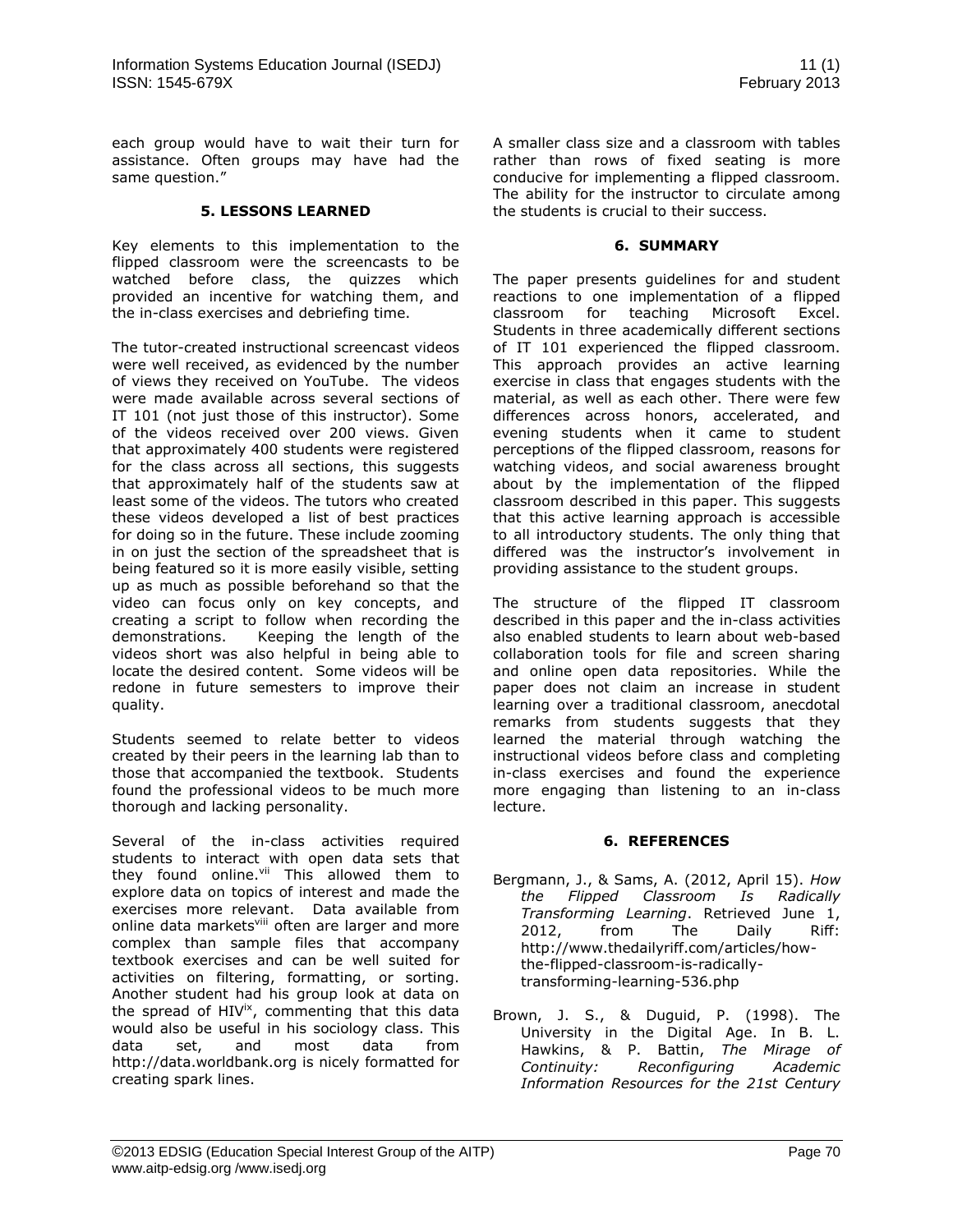(pp. 39-60). Washington, D.C.: Council on Library and Information Resources.

- Day, J. (2008). *Investigating Learning with Web Lectures .* Georgia Institute of Technology.
- Day, J., & Foley, J. (2006). Evaluating Web Lectures: A Case Study from HCI. *Proceedings of CHI 2006* (pp. 195-200). Montreal: Association for Computing
- Demetry, C. (2010). Work in Progress An Innovation Merging "Classroom Flip" and Team-Based Learning. *Proceedings of the 40th ASEE/IEEE Frontiers in Education Conference* (pp. TI1-3). Washington, DC: ASEE/IEEE.
- Frydenberg, M. (2008). Principles and Pedagogy: The Two Ps of Podcasting in the Information Technology Classroom. *Information Systems Education Journal , 6* (6), 11.
- Gibbons, J., Kincheloe, W., & Down, K. S. (1977, March 18). Tutored Videotape Instruction: A New Use of Electronics Media in Education. *Science, New Series , 195* (4283), pp. 1139- 1146.
- Houston, M., & Lin, L. (2012). Humanizing the Classroom by Flipping the Homework versus

Lecture Equation. In P. Resta (Ed.), *Proceedings of Society for Information Technology & Teacher Education International Conference 2012* (pp. 1177- 1182). Chesapeake, VA: AACE.

- Knewton.com. (2011, August 29). *The Flipped Classroom Infographic*. Retrieved June 1, 2012, from Knewton: http://www.knewton.com/flipped-classroom/
- Mentch, M. (2010, May 6). *The Classroom Flip: Harnessing Technology to Support New Instructional Approaches to In-Class Activity Based Learning.* Retrieved June 1, 2012, from YouTube: http://youtu.be/mwY9WZS-Sng
- Strayer, J. (2007). *The Effects of the Classroom Flip on the Learning Environment: A Comparison of Learning Activity in a Traditional Classroom and a Flip Classroom that Used an Intelligent Tutoring System.* Educational Theory and Practice. Columbus, Ohio: Ohio State University.
- Waguespack, L. (2008). *The Tinkertoy™ Exercise for Motivating Formal System Modeling.* Information Systems Education Journal, 6 (46), pp. 3-9.

# **Editor's Note:**

*This paper was selected for inclusion in the journal as a ISECON 2012 Meritorious Paper. The acceptance rate is typically 15% for this category of paper based on blind reviews from six or more peers including three or more former best papers authors who did not submit a paper in 2012.*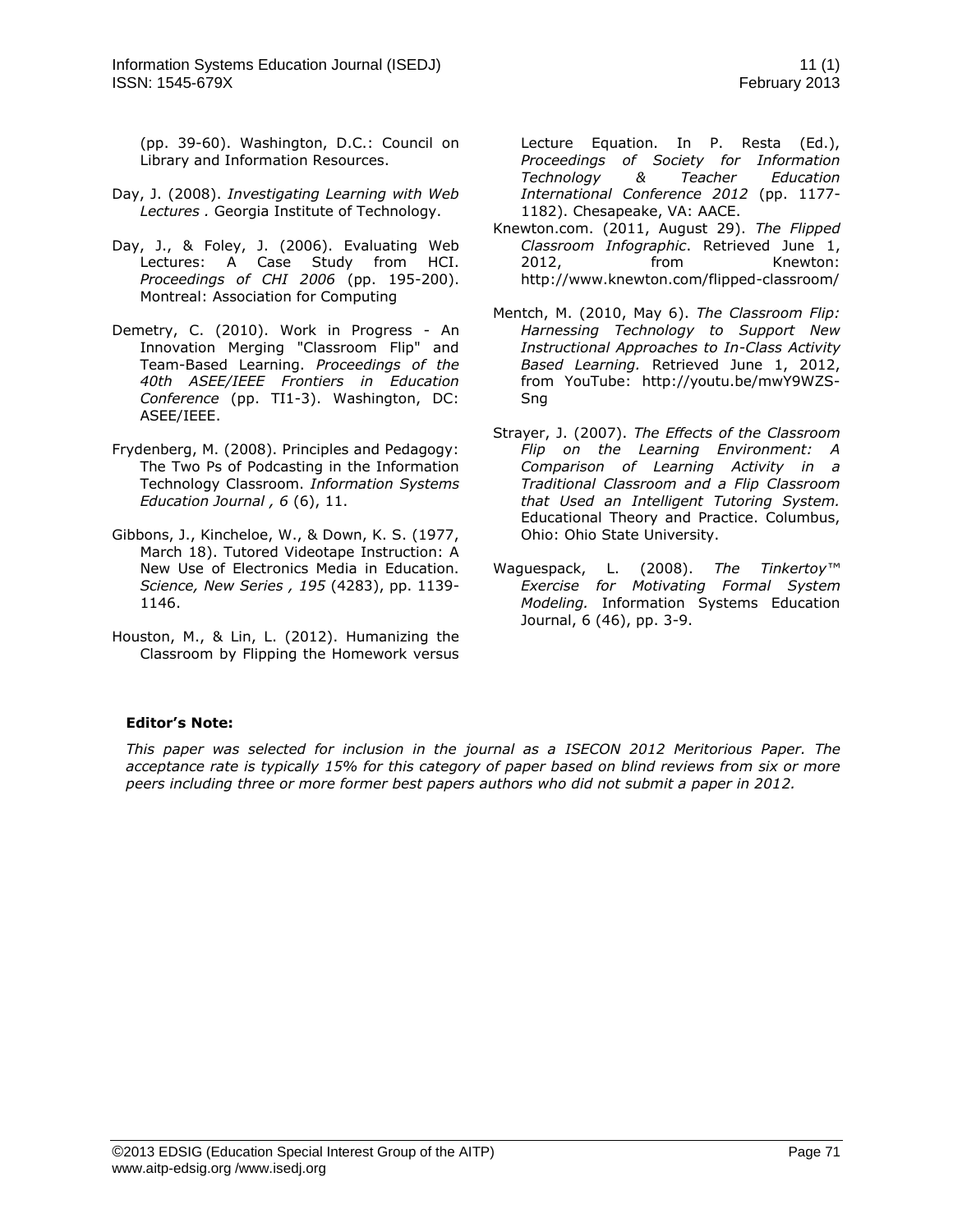# **Appendix I**

## **Sample In-Class Activity (Creating Charts)**

Work together in small groups to complete this assignment. Take turns being the reader, doer, and checker. The reader reads an instruction aloud while the doer completes it in Excel. The checker helps the doer if the doer needs help and confirm that each step is completed correctly. Help each other out, look up how to do things in the book if you're not sure, and if you're still stuck, ask me!

- 1. Visit http://data.worldbank.org/. Navigate to Data, then Indicators and explore the data sets that are available.
- 2. Select a data set of interest that has at least 5 years' worth of values. For example:
	- Mobile phone subscriptions per 100 people
	- Internet usage
	- Vehicles per km/road
- 3. Download the data. Import it into Excel.
- 4. Create a worksheet named Group Members. Include the names of the members of your group.
- 5. Examine your data. If there are a lot of empty columns from early years, hide or delete them. Keep at least 10 years' worth of data.
- 6. Create spark lines for the data. Add spark line markers.
- 7. Filter the data to display only those countries that begin with the letter A.
- 8. Create a new sheet named "A countries."
- 9. Copy row 1 (the header row), and the all of the rows for all of the countries that begin with A to a new sheet.
- 10. Create a line chart showing all of the data on one graph, where each line is a different country.
	- Label the horizontal and vertical axes
	- The legend should go at the bottom
	- The legend labels should be the country abbreviations
	- Horizontal axis should show the years
	- Your graph should have a title
	- Find a thematically appropriate image for the background of your chart
		- Place the chart on its own worksheet
- 11. Change the filter to display another subset of the data that you choose.
- 12. Copy the header row and all of the data to a new sheet.
- 13. Create a bar chart for the last 4 years of available data. Add appropriate labels, legends, titles, and formatting styles to your chart. Place the chart on its own worksheet.
- 14. Place the file in a Dropbox folder shared with the members of your group so that each group member will have access to this file on their own computers. Each group member should submit the (same) file to Blackboard to get credit for completing this assignment.